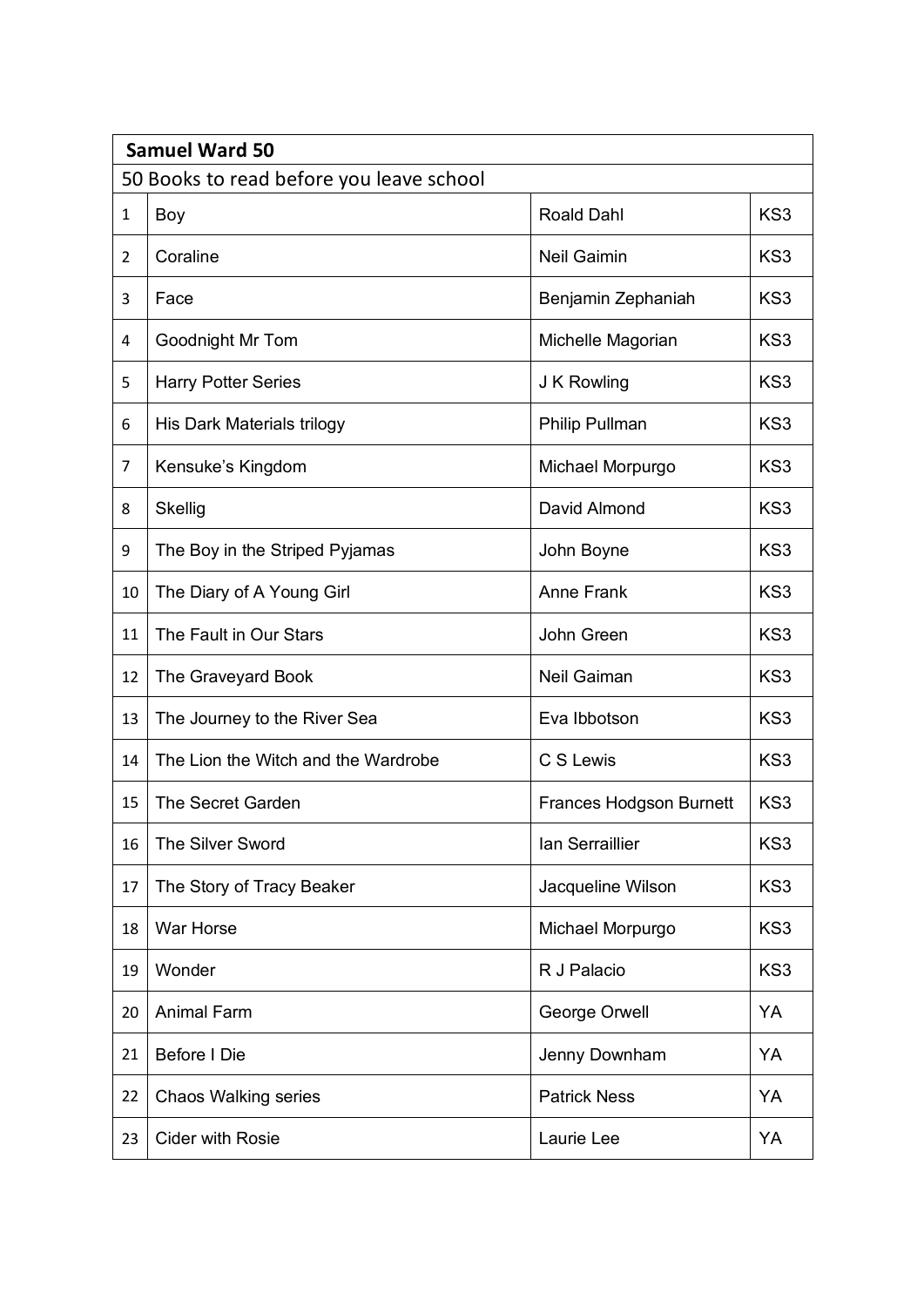| 24 | <b>Huckleberry Finn</b>                              | Mark Twain             | YA    |
|----|------------------------------------------------------|------------------------|-------|
| 25 | Lord of the Flies                                    | <b>William Golding</b> | YA    |
| 26 | The Book Thief                                       | Markus Zuzak           | YA    |
| 27 | The Catcher in the Rye                               | J D Salinger           | YA    |
| 28 | The Colour of Magic                                  | <b>Terry Pratchett</b> | YA    |
| 29 | The Curious Incident of the Dog in the Night<br>Time | Mark Haddon            | YA    |
| 30 | The Hitchhiker's Guide to the Galaxy                 | Douglas Adams          | YA    |
| 31 | The HIVE Series                                      | Mark Walden            | YA    |
| 32 | The Hobbit                                           | J R R Tolkein          | YA    |
| 33 | The Hunger Games trilogy                             | <b>Suzanne Collins</b> | YA    |
| 34 | The Life of Pi                                       | <b>Yann Martel</b>     | YA    |
| 35 | To Kill a Mockingbird                                | Harper Lee             | YA    |
| 36 | <b>Treasure Island</b>                               | Robert Louis Stevenson | YA    |
| 37 | 1984                                                 | George Orwell          | Adult |
| 38 | <b>Dracula</b>                                       | <b>Bram Stoker</b>     | Adult |
| 39 | Farenheit 451                                        | Ray Bradbury           | Adult |
| 40 | King Rat                                             | James Clavell          | Adult |
| 41 | Of Mice and Men                                      | <b>John Steinbeck</b>  | Adult |
| 42 | <b>Oliver Twist</b>                                  | <b>Charles Dickens</b> | Adult |
| 43 | Pride and Prejudice                                  | Jane Austen            | Adult |
| 44 | The Help                                             | Kathryn Stockett       | Adult |
| 45 | The Hound of the Baskervilles                        | Sir Arthur Conan Doyle | Adult |
| 46 | The Lord of the Rings trilogy                        | J R R Tolkein          | Adult |
| 47 | The Mayor of Casterbridge                            | <b>Thomas Hardy</b>    | Adult |
| 48 | The Shadow in the Wind                               | Carlos Ruiz Zafon      | Adult |